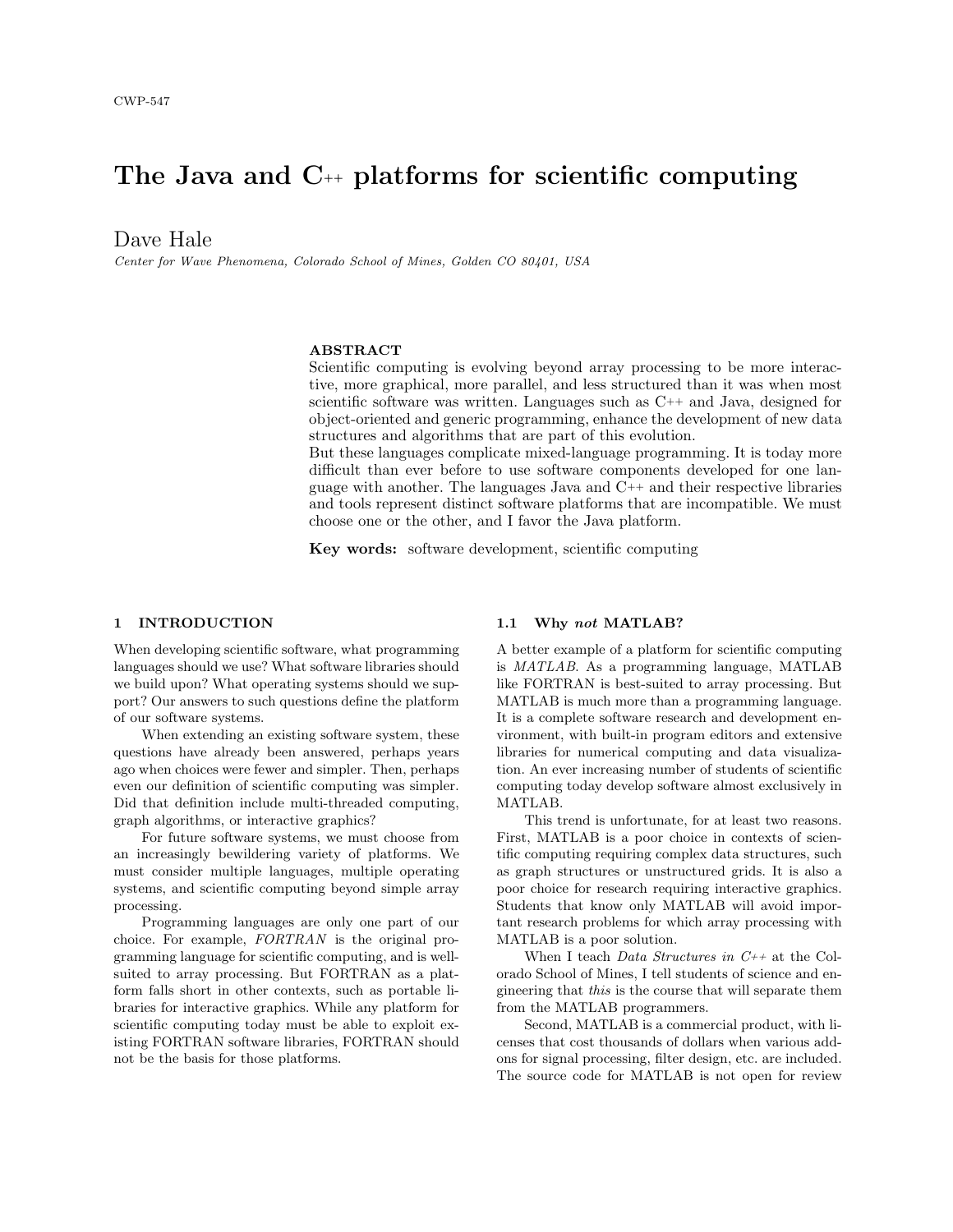or modification by others. MATLAB is therefore an unlikely platform for open-source scientific computing.

Results of scientific research generated with MAT-LAB may be difficult to reproduce by those who do not have access to this product. Ideally, research should be conducted and reproducible using software tools that are freely available.

## 1.2 Java and C++

Today, two platforms for scientific computing are most promising. The first Java platform is defined by the Java and Jython programming languages and the many packages that are part of the standard Java runtime environment. The second  $C++platform$  is defined by the programming languages C++ and Python, their standard libraries, plus the non-standard Qt or wxWidgets and other libraries and tools.

Both platforms are freely available and widely used. Both support multiple operating systems, including Linux, Windows, and Mac OS X. Both support the use of software libraries written in other languages. And both facilitate a broad definition of scientific computing.

However, these two platforms are not equivalent. Furthermore, though both enable the use of software written in other languages, such as FORTRAN, the Java and  $C_{++}$  platforms are largely incompatible. We must choose one or the other.

#### 1.3 Why must we choose?

Why not simply use whatever programming language seems best for each task, and then link everything together as necessary? For example, why cannot geoscientists write FORTRAN and computer scientists write  $C++?$ 

Mixed-language programming has never been robust, but it could always be made to work with languages like C and FORTRAN77. From C functions we could call FORTRAN77 subroutines and vice-versa. This worked because of de-facto standards for binary code generated by compilers for these two languages.

But for languages like C++ no such binary standard exists. Indeed, it is common that C++ software generated by one C++ compiler cannot be linked with a C++ library generated by another C++ compiler.

The lack of a binary standard for C++ is just one problem with mixed-language programming. Another problem is memory management. Scientific software written in Java or C++ typically consumes large amounts of memory for objects constructed on the heap. Java's garbage collection automatically frees memory allocated from the Java heap, but it knows nothing about C++ objects allocated elsewhere. While it is possible to wrap C++ systems in Java, the wrappers simply do not

```
// findMin in C
double findMin(
 double (*f)(double), double a, double b) {
 // returns x in [a,b] that minimizes f(x)}
```
// findMin in C++ class Function { public: virtual double f(double x) const = 0; }; class MinFinder { public: double findMin( const Function& f, double a, double b) { // returns  $x$  in [a,b] that minimizes  $f(x)$ } }; // findMin in Java interface Function { double f(double x); } public class MinFinder { public double findMin( Function f, double a, double b) { // returns  $x$  in [a,b] that minimizes  $f(x)$ } }

Figure 1. A C function, a C++ class, and a Java class for finding the minimum of a function  $f(x)$ .

work like other Java classes, and they complicate memory management.

Another problem is exception handling. While Java and C++ exceptions are a significant improvement over error codes returned by functions (and then often ignored), they complicated mixed-language programming.

The same sorts of complications arise when attempting to mix Java or C++ with, say, userdefined types (classes) written in FORTRAN90. Objectoriented programming (OOP) was added to FORTRAN because it is useful for scientific computing. But OOP significantly complicates mixed-language programming, and this complexity will only increase as we develop more object-oriented software.

#### 1.4 Why object-oriented programming?

If OOP complicates mixed-language programming, we might ask whether OOP is worth the trouble. After all, a lot of scientific software has been written with only functions and subroutines.

Our problem is that much of that software is difficult to use, maintain, and extend. Figure 1 provides one simple example. Here, the C function findMin is similar to the C function brent in Press et al.'s (1988) Numerical Recipes in  $C$ . It searches for the value  $x$  that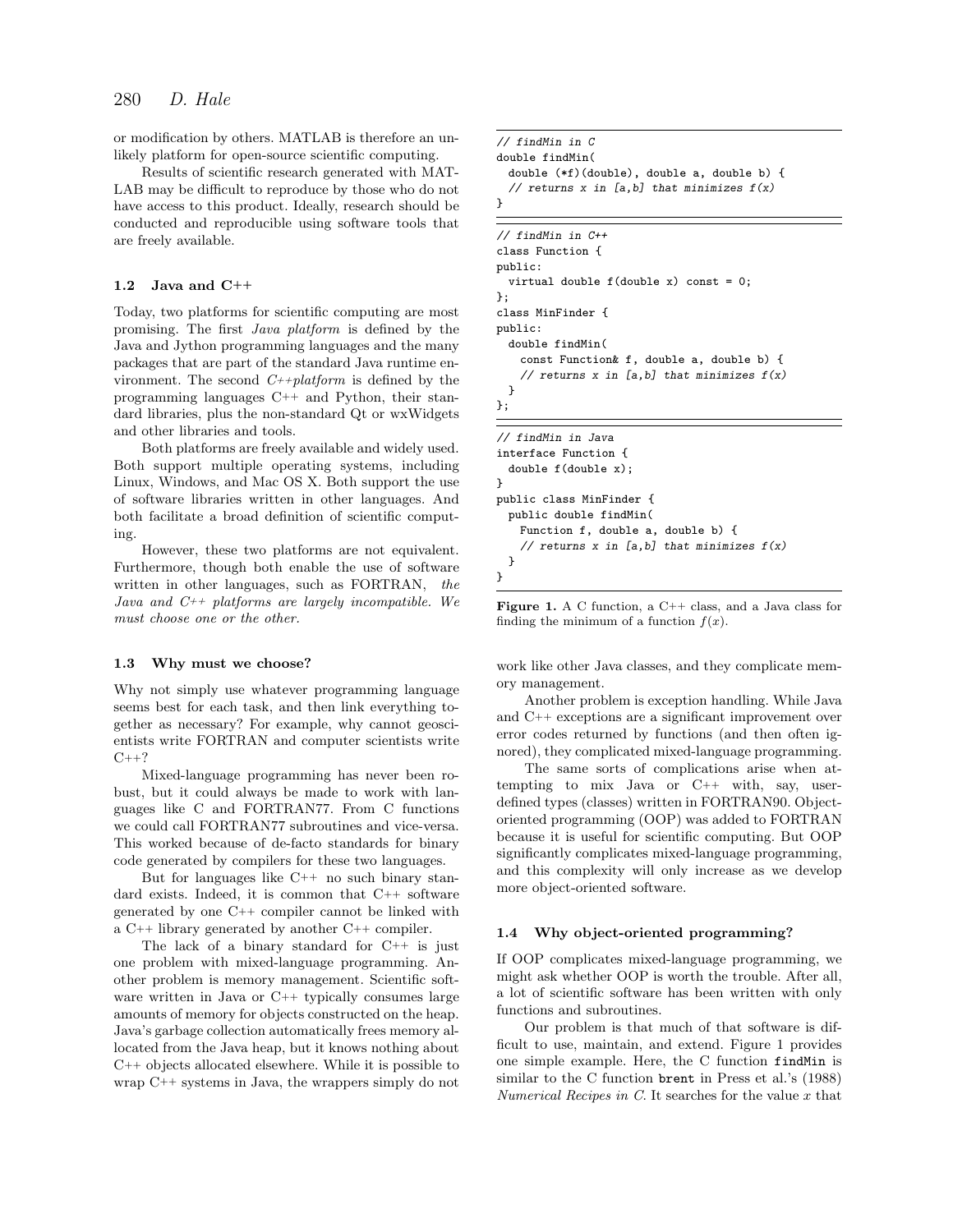minimizes a specified function  $f(x)$ . In C, we represent the function  $f(x)$  by a C function f, and we pass a pointer to that function to findMin.

The problem with the C function findMin is that the C function f accepts only one argument x, the argument that findMin will vary in its search for a minimum. However, in almost any practical use of findMin, the function f requires additional parameters or state. This extra state must be provided in some other way, because C functions are stateless.

For example, the C function f might compute traveltime for a seismic ray with takeoff angle x. Then the extra state might include a seismic source location, seismic wave velocities, and so on.

Our problem here is to somehow provide this extra information to the C function f. Solutions to this problem in C might be global variables, or another pointer to a structure containing the necessary extra state.

These solutions create other problems and are more complex than the C++ and Java solutions in Figure 1. Here, the classes MinFinder find the minimum of a function f provided by any class that implements the interface Function. And, unlike a C function, a C++ or Java class that implements Function can encapsulate any extra state required to evaluate the function f.

Here, we solved a simple function minimization problem using abstraction, encapsulation, and polymorphism, all fundamental concepts of OOP. While a programming language that supports OOP is not required to solve such problems, an OOP language greatly simplifies their solutions.

And problems like these are common in scientific computing. (We discuss more examples below.) The pervasiveness of such problems and the need to simplify their solution in scientific computing imply that future software systems will increasingly be built on platforms that support OOP.

Therefore, if modern scientific computing requires OOP and the leading Java and C++ platforms for OOP are largely incompatible, then we will be forced to choose one platform or the other.

Before choosing, we should compare different aspects of these platforms. Numerical performance is one obvious aspect, but differences here are less significant than we might expect. Other aspects include portability to different operating systems, and the quality and licensing of software libraries. But complexity is the aspect in which these two platforms differ most, and this difference leads me to favor the simpler Java platform.

#### 2 THE JAVA PLATFORM

Table 1 lists common ingredients of the Java platform for scientific computing. These are, for example, the only components required to build and use the Mines Java Toolkit.

Version 5.0 of the Java Development Kit (JDK)

|  |  | The Java platform |
|--|--|-------------------|
|--|--|-------------------|

| JDK.   | Sun's Java 2 Standard Edition (J2SE) Devel-<br>opment Kit.                                                |
|--------|-----------------------------------------------------------------------------------------------------------|
| Jython | the Python programming language for Java<br>(written in Java).                                            |
| Ant    | Apache's portable build tool for Java (written<br>in Java).                                               |
| GCC    | the GNU compiler collection, for building<br>shared libraries of code written in $C++C$ .<br>and FORTRAN. |

Table 1. A freely available set of tools for development of scientific software on the Java platform.

from Sun includes over one hundred standard packages, with thousands of classes in those packages, and tens of thousands of methods in those classes. (The packages that I use most are java.lang, java.util, java.io, java.awt, and javax.swing.) Java source code for all of this software is provided with the JDK.

The JDK includes the tool javac for compiling Java programs. Also included in the JDK is the tool javadoc for building documentation extacted from comments inside Java source code. Sun uses this same tool to create the documentation for their Java packages, thereby creating a standard for documentation.

Our Java platform includes two non-standard packages — Jython and Ant. Jython is an implementation of the programming language Python. Because both Jython and Ant are written entirely in Java, they are portable to any computing system with a Java Runtime Environment (JRE).

#### 2.1 Jython

We consider Jython to be an essential component of the Java platform for two reasons. The first is that Jython, like Python, facilitates research. Because Jython programs need not be compiled before running them, we can experiment quickly.

What is important here is not so much the small amount of time required to compile a Java program. Rather it is the time required to get back to some point in our research when we decided to try something different, something unanticipated.

If we program only in Java, then such a change in direction requires halting, editing, and recompiling our program, and then finding our way back to where we were before. The time in that last step is what we save by using Jython.

With Jython, we work interactively, using the command line to go in directions that we may not have anticipated when we launched Jython. This is of course the same way that many today work using MATLAB.

To work efficiently in this way, we require a large set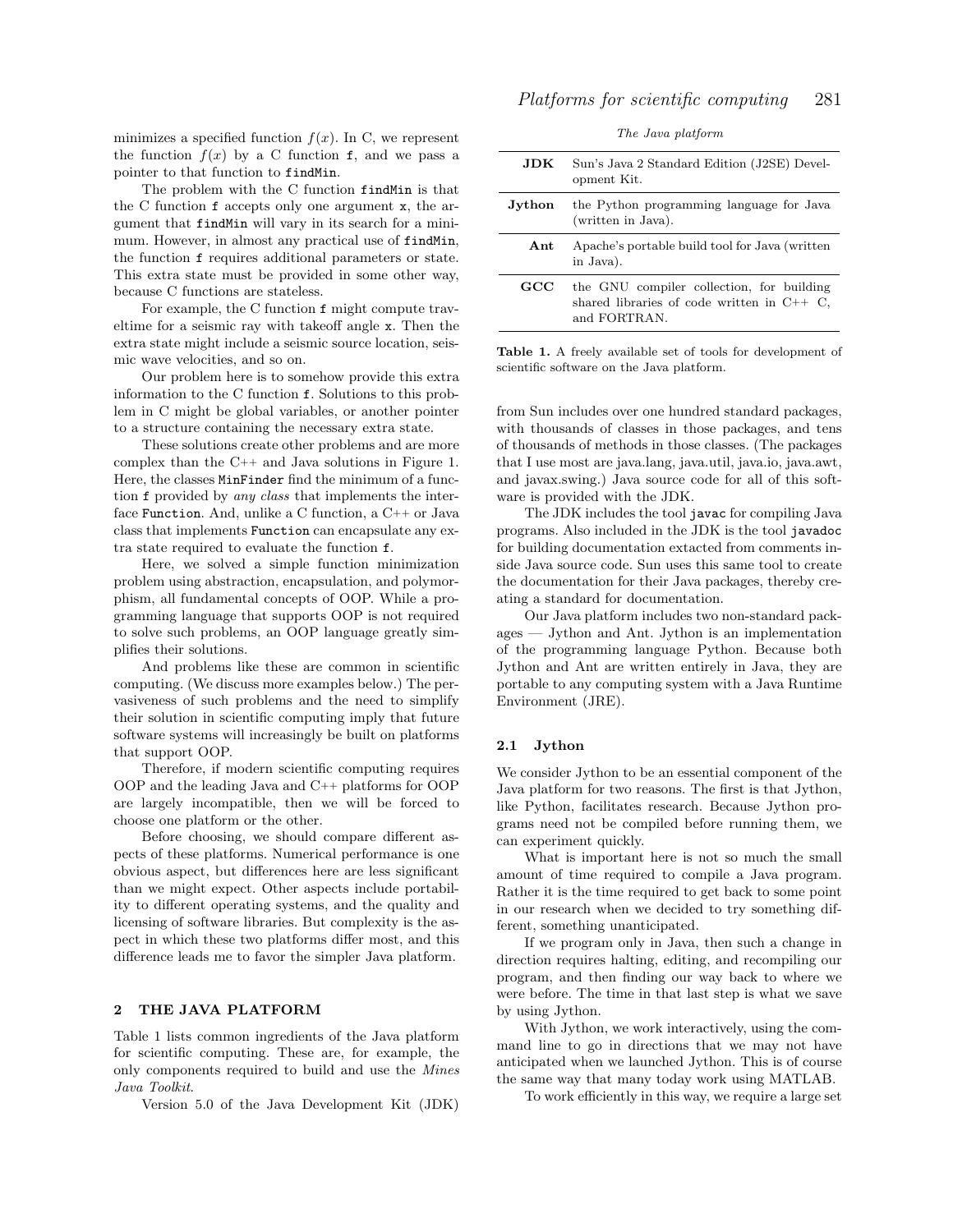## 282 D. Hale

```
# JythonDemo.py
from edu.mines.jtk.dsp import FftReal
from edu.mines.jtk.util import Array
nfft = FftReal.nfftFast()
fft = FftReal(nfft)
rx = Array.randfloat(nfft)
cy = Array.czerofloat(nfft/2+1)
fft.realToComplex(-1,rx,cy)
```
Figure 2. A Jython program that computes the discrete Fourier transform of a pseudo-random sequence of floating point numbers. This program uses the Java classes FftReal and Array from the Mines Java Toolkit. But these classes have not been specially adapted for Jython; a Jython program can use any Java class.

of precompiled packages of software for scientific visualization, signal processing, linear algebra, etc., all accessible from Jython. This requirement leads to the second reason that Jython is an essential part of the Java platform for scientific computing.

A Jython program can use any Java class.

In particular, Jython has access to every Java class in the standard JRE, in addition to whatever nonstandard Java classes we may write. For example, Figure 2 displays a small Jython program that uses two classes from the Mines Java Toolkit. We did not modify the Java classes FftReal and Array in any way to work with Jython. Nor did we write any Jython-Java glue code to enable this access. The Jython interpreter constructs this glue on demand, using information contained in all compiled Java packages.

#### 2.2 Ant

Truly portable software requires a portable build system. For the Java platform, that system is Ant. According to the Apache Software Foundation,

Apache Ant is a Java-based build tool. In theory, it is kind of like Make, but without Make's wrinkles.

When building software for different operating sys $tems$  — Windows, Linux, and Mac OS  $X$  — the biggest "wrinkle" in using Make is that Makefiles contain commands that must vary among those different systems. Even the syntax for naming a file may be different.

Ant is written in Java so that it can exploit standard Java classes that provide portable methods for compiling and bundling Java software and manipulating filesystems. With Ant, the instructions for building the Mines Java Toolkit on any platform are contained in single file build.xml.

Furthermore, Ant can be extended by simply writing new Java classes. For the Mines Java Toolkit, we have extended Ant to enable compilation of non-Java software using the GNU Compiler Collection (GCC).

## 2.3 GCC

Sun's marketing of 100% Pure Java never made much sense for scientific computing. Until recent years, Java performance has not been competitive with that of other languages like FORTRAN, C or C++. Even today, it may be impractical to rewrite in Java or translate to Java large libraries of existing scientific software.

A good example is LAPACK, a large (over 600,000 lines of code) set of FORTRAN subroutines for solving dense linear algebra problems. Such problems are pervasive in scientific computing, and LAPACK may well be the most robust and highly optimized numerical software ever written. Who is going to translate it?

Actually, a FORTRAN-to-Java (f2j) translator has been developed specifically to enable automatic translation of LAPACK source code (Doolin et al., 1999). This translator works much like the FORTRAN-to-C translator widely used today to enable the use of LA-PACK without a FORTRAN compiler. However, the f2j project is incomplete and seems to have generated little interest.

A simpler solution is to wrap functions in LAPACK libraries with Java. Despite the 100% Pure Java message, Sun's JDK has always enabled access to software written in other languages — *native code* — using the Java Native Interface (JNI).

Sun of course uses JNI to implement Java packages that require access to facilities that vary among different operating systems. In other words, a 100% Pure Java strategy means that only Sun writes software in languages other than Java.

This strategy makes sense for Java applets running in a web browser, but in other contexts of scientific computing, it is nonsense. When we need to use a LAPACK subroutine written in FORTRAN, we wrap it in Java, as shown in Figure 3.

This example illustrates the sort of glue code we must write to bridge between Java and non-Java code. To simplify this glue code, we have written shim classes such as JdoubleArray in C++ and #include'd those in Lapack.cpp.

These C++ shims need not copy or convert the contents of Java arrays. Rather, they simply make those contents accessible to non-Java code. The FORTRAN subroutine dgetrf then works directly on Java arrays.

In Lapack.cpp, we use macros JNI TRY and JNI CATCH and the function check to convert errors into Java exceptions. We then compile and link this  $C++$  glue with LAPACK libraries into a shared dynamic library, which we load inside Lapack.java using the standard Java method System.loadLibrary.

We use this same tactic to wrap other software for which translation may be impossible. For example, in the Mines Java Toolkit, we have wrapped in Java the popular OpenGL libraries for 3-D graphics. Vendors of graphics cards typically provide highly-tuned OpenGL libraries in binary form, without source code. With some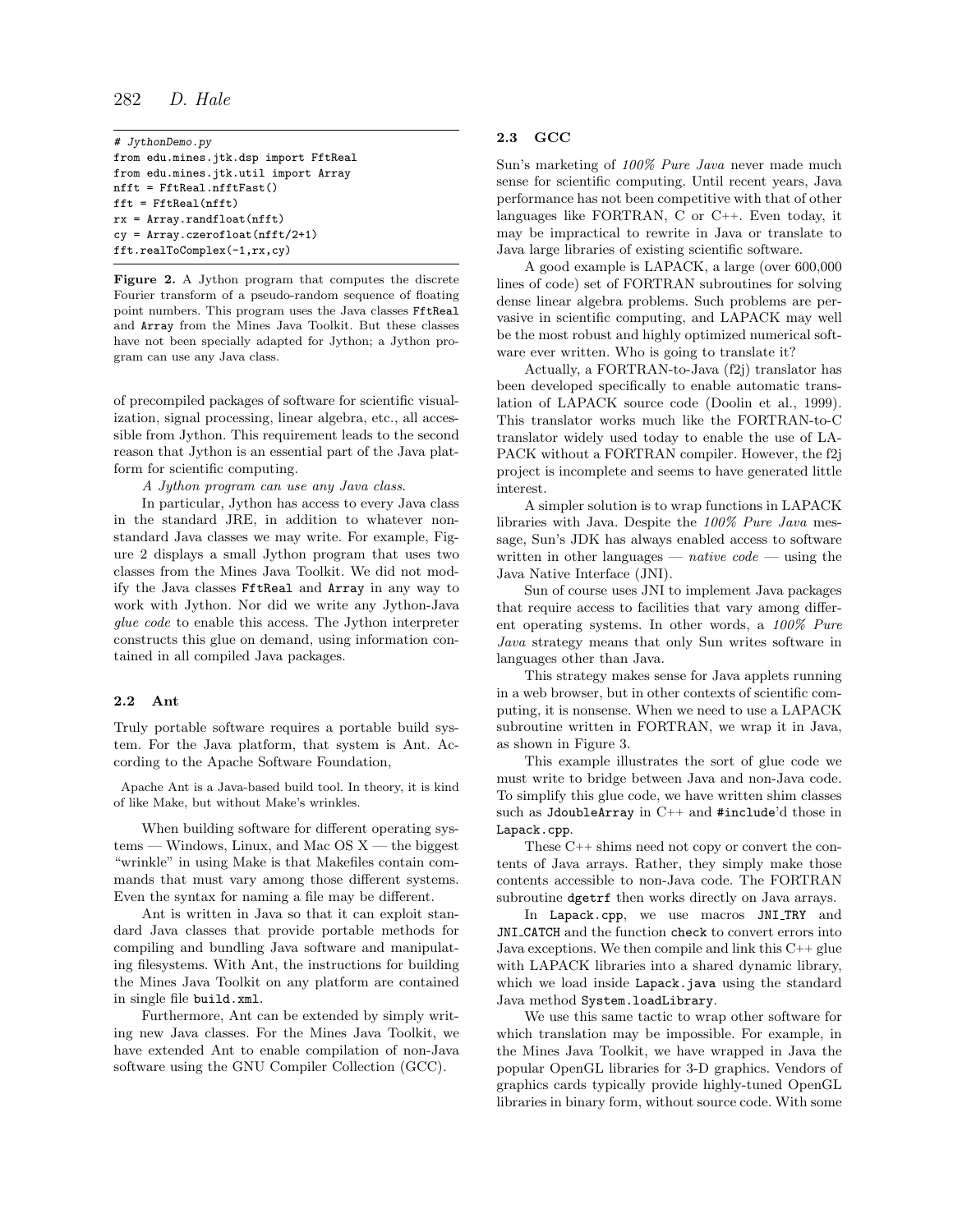```
// Lapack.java
package edu.mines.jtk.lapack;
class Lapack {
  static native int dgetrf(
   int m, int n, double[] a, int lda, int[] ipiv);
 // ...
 static {
   System.loadLibrary("edu_mines_jtk_lapack");
 }
}
```

```
// Lapack.cpp
#include "../util/jniglue.h"
// ...
extern "C" int dgetrf_(
 int *m, int *n, double *a, int *lda,
 int *ipiv, int *info);
extern "C" JNIEXPORT jint JNICALL
Java_edu_mines_jtk_lapack_Lapack_dgetrf(
  JNIEnv* env, jclass cls,
  jint jm, jint jn, jdoubleArray ja,
 jint jlda, jintArray jipiv)
{
  JNI_TRY
 int m = im:
  int n = jn;
  JdoubleArray a(env,ja);
 int lda = jlda;
 JintArray ipiv(env,jipiv);
 int info;
 dgetrf_(&m,&n,a,&lda,ipiv,&info);
 return check(env,info);
 JNI_CATCH
}
// ...
```
**Figure 3.** A Java wrapper with JNI glue written in  $C++$ for the LAPACK subroutine dgetrf written in FORTRAN. Subroutine dgetrf computes the LU decomposition of a matrix.

JNI glue as in the example above, we can use these libraries in Java programs.

For compiling non-Java code, we chose the GCC because it is freely available for any system with a Java Runtime Environment. Other compilers may be used instead, but the GCC's availability and widespread use lead us to choose it for the both our Java and C++ platforms.

#### 3 THE C++ PLATFORM

Table 2 lists one possible set of ingredients for a C++ platform that is comparable to the Java platform in Table 1.

As for the Java platform, we chose the GCC because it is freely available and widely used on many computing systems. We also favor GCC because it implements well ANSI/ISO standards for the C and C++ languages and their respective libraries.

|  |  | The $C^{++}$ platform |
|--|--|-----------------------|
|--|--|-----------------------|

| $_{\rm GCC}$           | the GNU compiler collection for $C++C$ ,<br>and FORTRAN.                                                                                                                                                                                                                                     |
|------------------------|----------------------------------------------------------------------------------------------------------------------------------------------------------------------------------------------------------------------------------------------------------------------------------------------|
| Python                 | the Python programming language.                                                                                                                                                                                                                                                             |
| <b>Boost</b>           | $C++$ libraries from Boost.org, especially<br>Boost.python and boost::shared_ptr. An<br>alternative to Boost.python is SWIG.                                                                                                                                                                 |
| Qt                     | $C++$ libraries from Trolltech, for graphical<br>user interfaces, and possibly much more. Qt<br>is freely available under either the open-<br>source General Public License (GPL) or<br>a commercial license. An alternative with<br>less restrictive licensing is the wxWidgets<br>library. |
| Doxygen                | a software documentation system for C++<br>and Python (and Java!) that works much<br>like javadoc.                                                                                                                                                                                           |
| $\operatorname{SCons}$ | a portable build tool (written in Python).<br>An alternative is the Boost. Jam build tool.                                                                                                                                                                                                   |

Table 2. A freely available set of tools for development of scientific software on the C++ platform.

#### 3.1 Python

We have already emphasized the importance of Python for scientific computing in our discussion of Jython above. Python is well-appreciated today by users of numerous Python modules, including NumPy, SciPy, and Matplotlib, developed specifically for scientific computing. With these modules, many today use Python is an alternative to MATLAB.

While Python modules for scientific computing are easy to use, they are more difficult to develop, because we must write glue code that connects Python to libraries of C functions and C++ classes. For Python (unlike Jython), this glue code cannot be generated on demand, because compiled C and C++ libraries do not contain the extra information required to do that. Before we launch Python, we must ensure that we have wrapped everything in those libraries that we might use.

The Boost.python system provides one way to generate these wrappers. As an example, Figure 4 shows how we might wrap one class in a C++ library for digital signal processing. This sort of wrapper enables the use of a C++ class FftReal in a Python program much like that in Figure 2.

The Python-C++ glue that we show here reminds us of the Java-C++ glue in Figure 3 that we wrote to enable the use of LAPACK in Java. But the two contexts are different. Python-C++ glue is needed to enable the use from Python of any C++ code developed within the  $C_{++}$  platform. The Java- $C_{++}$  glue is required only when accessing software developed outside the Java platform. Python-C++ glue would be more like Jython-Java glue,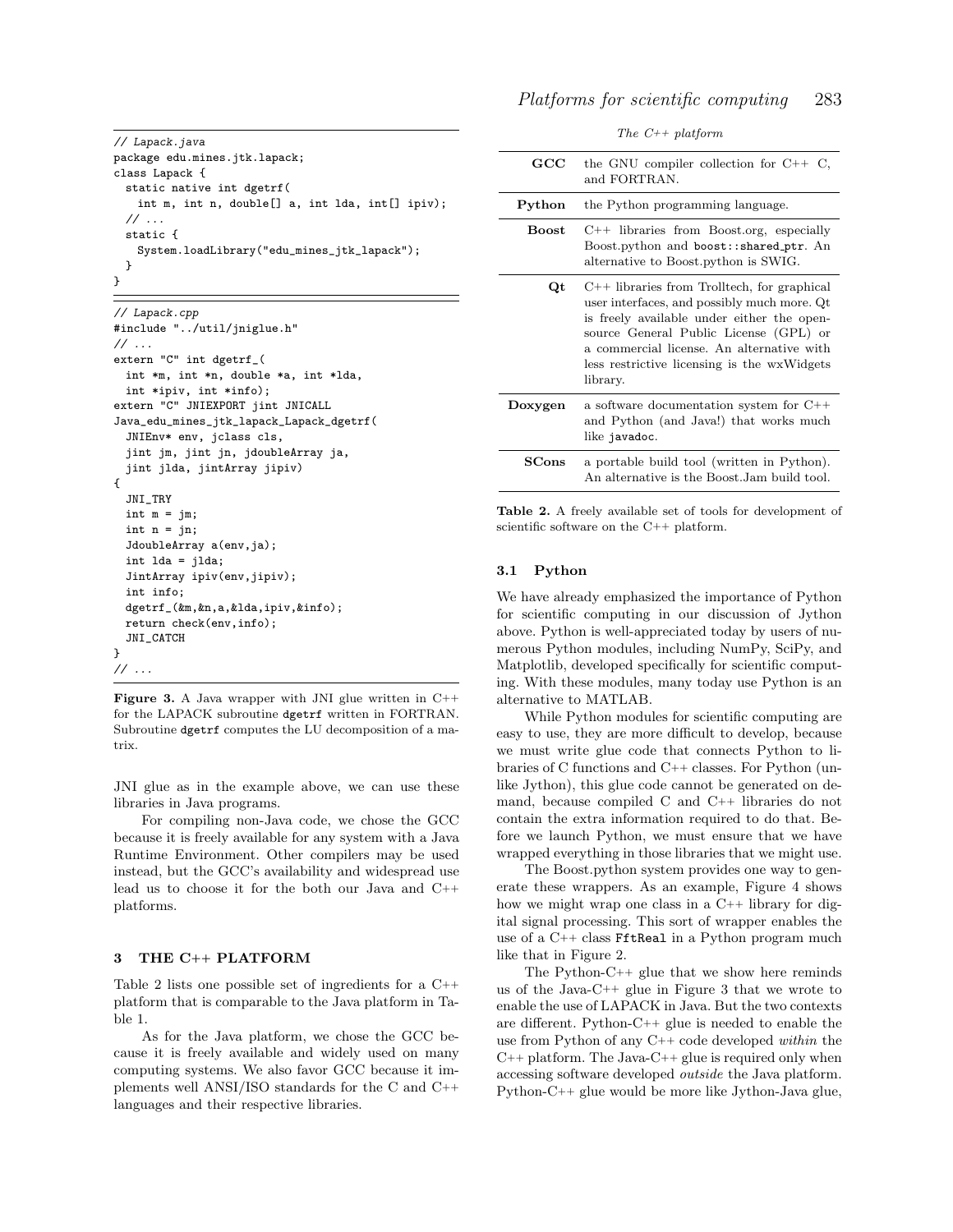```
284 D. Hale
```

```
// PyDsp.cpp
#include <boost/python.hpp>
#include "edu/mines/ctk/dsp/FftReal.hpp"
// ...
using namespace boost::python;
using namespace edu_mines_ctk_dsp;
BOOST_PYTHON_MODULE(dsp) {
 class_<FftReal>("FftReal",init<int>())
    .staticmethod("nfftFast")
    .def("realToComplex",&FftReal::realToComplex)
   // ...
  ;
  // ...
}
```
Figure 4. Using Boost.python to generate Python wrappers for C++ classes in a library for digital signal processing.

except that Jython generates the latter automatically and transparently.

While Boost.python (and alternative systems such as SWIG) simplify the generation of C++ wrappers for Python, they remain more complex and less complete than Jython wrappers generated on demand. Two projects, Pyste and pyplusplus, are currently underway with the goal of generating Boost.python wrappers automatically.

Boost.python is just one library available from Boost.org.

#### 3.2 Boost

We include in the C++ platform the C++ libraries from Boost.org, because many of these libraries will likely become part of the C++ standard library. At this time, ten Boost libraries are already included in the C++ Standards Committee's Library Technical Report (TR1), which is a step toward becoming part of the next C++ standard.

One example is boost:: shared\_ptr, a class template for smart pointers. Smart pointers provide a limited form of garbage collection called reference counting. The idea in reference counting is that C++ objects automatically delete themselves when they are no longer referenced, that is, when their reference count goes to zero. The effectiveness of reference counting is limited by the possibility of reference cycles that may prevent reference counts from ever reaching zero.

Despite its limitations, reference counting remains a widely used technique for memory management in C++ and boost::shared\_ptr will be a welcome addition to the C++ standard.

#### 3.3 Qt

The standard C++ libraries include no components for graphics programming or user interfaces, partly because these components vary so much among different operating systems.

Therefore, we include the Qt C++ libraries from Trolltech in the C++ platform for scientific computing. Qt facilitates the development of portable software for interactive graphical modeling and data visualization.

Qt provides much more as well. Among C++ libraries, Qt with over 400 classes comes closest to providing a complete C++ development kit, much as the JDK does for Java. (In fact, some of the C++ classes in Qt are designed specifically to emulate Java classes in the JDK.) With Qt, one can ignore the C++ standard library entirely.

Unfortunately, Qt is a commercial product with licensing terms that may not be acceptable for some projects. Therefore, many C++ programmers will choose an alternative and incompatible library, such as wxWidgets.

## 3.4 Doxygen

We include Doxygen in the C<sup>++</sup> platform because of favorable experience with the javadoc system for generating documentation from comments embedded in Java programs. The proximity of those comments to the relevant source code helps to keep them up-to-date. As programmers change source code, they are more likely to change documentation that is nearby, than to update a separate document.

Although the C++ language does not specify a standard system for documentation, the Doxygen system appears to be a mature and widely used system for this purpose. Doxygen was originally designed for use with C++ projects that use Qt, although Trolltech does not use it for its own documentation. And Doxygen is used to generate the documentation for several of the Boost libraries.

#### 3.5 SCons

According to its authors,

SCons is an Open Source software construction tool — that is, a next-generation build tool. Think of SCons as an improved, cross-platform substitute for the classic Make utility ....

SCons has built-in support for C, C++, FORTRAN, Qt, and more.

SCons is written in Python, and standard Python modules provide the portable interface to commands and filesystems that enable a single build script to work for multiple operating systems. Furthermore, programmers can extend SCons using the language Python that they should already be using anyway.

In other words, SCons depends on Python just as Ant depends on Java. However, compared to Ant, SCons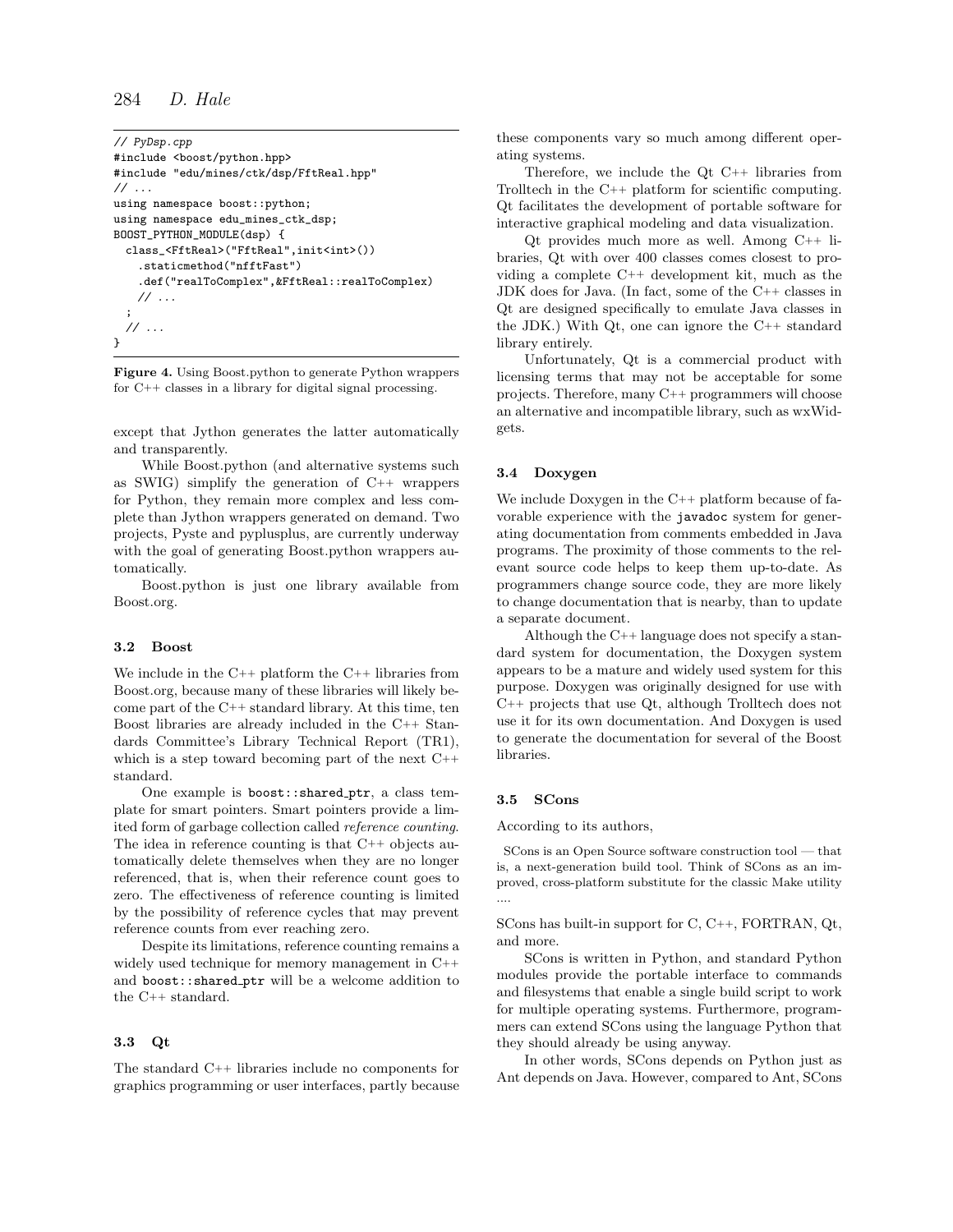```
// FftReal.java
package edu.mines.jtk.dsp;
public class FftReal {
  public FftReal(int nfft) {
   nfft = nfft;
   // create cosine-sine tables?
   // create work arrays?
 }
 public static int nfftFast(int n) {
   // return valid FFT length not less than n
 }
 public void realToComplex(
   int sign, float[] rx, float[] cy) {
   // transform nfft real to nfft/2+1 complex
 }
  \frac{1}{2}...
 private int _nfft;
}
```
Figure 5. Part of a Java class for real-to-complex (and complex-to-real) fast Fourier transforms.

is relatively new and less widely used. A more mature but less ambitious portable build tool is Boost.Jam.

## 4 JAVA VERSUS C++

Differences between the Java and C++ platforms imply that software libraries written for one will not likely be compatible with the other. This incompatibility is the reason that we must in practice choose one platform or the other.

But what about compatibility within these platforms? Within the Java platform, software libraries tend to be compatible because of the large number of classes provided with the standard JDK.

However, within the C++ platform, we must often make choices that are inconsistent with those made by other C++ programmers. As a simple example, to represent strings of text, will we use a std::string, a QString, or a wxString? This question arises only because C++ was used for years before the C++ standard library provided a standard class for character strings. (Yes, I too have written my own class String!)

As another example, consider how we might use a library written using boost::shared ptr with another library that uses QSharedDataPointer. Incompatibilities like these within the C++ platform can be overcome, typically by writing shims and adaptors that significantly increase the complexity of our software.

Software complexity is the aspect of the Java and C++ platforms that distinguishes them most.

## 4.1 Complexity

Figure 5 shows an example of a Java class for computing fast Fourier transforms. This is the same class that we used in the Jython example of Figure 2.

```
// FftReal.hpp
#ifndef EDU_MINES_CTK_DSP_FFTREAL
#define EDU_MINES_CTK_DSP_FFTREAL
#include <complex>
namespace edu_mines_ctk_dsp {
 class FftReal {
 public:
   FftReal(int nfft);
   static int nfftFast(int n);
   void realToComplex(
     int sign,
     const float* rx,
     std::complex<float>* cy);
    // ...
 private:
   int _nfft;
```
}; }

## #endif

#### // FftReal.cpp

```
#include "edu/mines/ctk/dsp/FftReal.h"
namespace edu_mines_ctk_dsp {
 FftReal::FftReal(int nfft) {
    _{\text{nfft}} = \text{nfft};// create cosine-sine tables?
    // create work arrays?
  }
  int FftReal::nfftFast(int n) {
    // return valid FFT length not less than n
  }
 void FftReal::realToComplex(
   int sign,
    const float* rx,
    std::complex<float>* cy) {
    // transform nfft real to nfft/2+1 complex
  }
  // ...
}
```
**Figure 6.** Part of a  $C++$  class for real-to-complex (and complex-to-real) fast Fourier transforms.

We construct an FftReal object by providing a valid length nfft for the FFT. To obtain a valid length, we might first call the method FftReal.nfftFast. We might then apply the transform by calling the method FftReal.realToComplex.

Our current implementation of FftReal requires no cosine-sine tables or work arrays. But this fact is hidden from software that uses FftReal. If we later change our implementation to one that does require extra tables or arrays, we can make that change without changing or even recompiling any software that uses FftReal. This information hiding is a feature of object-oriented programming.

Figure 6 shows an example of a comparable C++ class FftReal. This is the class for which we used Boost.python to generate a Python wrapper in Figure 4.

The most obvious difference between the Java and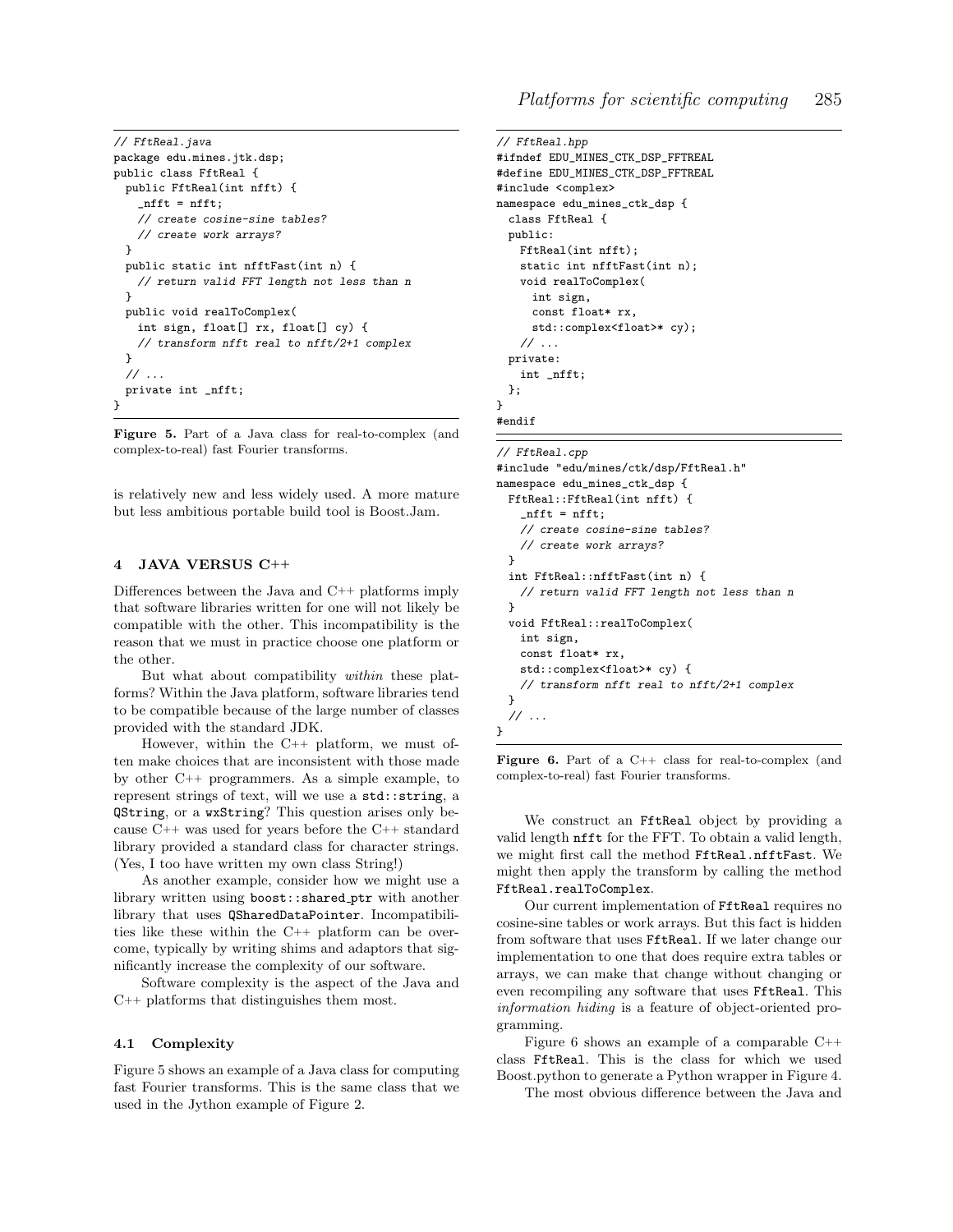C++ versions of FftReal is that the C++ version consists of two files. One file (FftReal.hpp) provides the class declaration and the other (FftReal.cpp) contains its implementation. Software that uses FftReal must #include the header file FftReal.hpp, and then link with a binary compiled version of the implementation in FftReal.cpp.

This separation of interface from implementation is desirable. It enables changes to the implementation in FftReal.cpp without recompiling software that #includes FftReal.hpp. But as the Java version of FftReal demonstrates, this separation does not require two separate files.

We need not have used two files in our C++ version of FftReal, either. Instead, we could have provided the entire implementation inline in the header file FftReal.hpp.

But inlining all of our C++ software would significantly increase compile times and memory consumption. Inlining also complicates techniques for avoiding name collisions. And any change to the implementation in FftReal.hpp would then require recompiling all software that uses **FftReal**. Therefore, many C++ libraries, such as Qt, separate class declarations from their implementations, as we have in this example.

However, our choice here is inconsistent with that made for the C++ standard library and most of the Boost libraries. These libraries consist almost entirely of header files that are #included. This is partly because these libraries exploit techniques for generic programming (templates) that make it difficult to hide implementation.

Another complication in FftReal.hpp are the lines near the top that begin with #ifndef and #define. These lines remain necessary today for arcane reasons. Students of C++ routinely forget them, or they copy them from another file and forget to change them, or they forget the matching #endif at the bottom. Errors like these cause significant confusion when developing C++ software.

#### 4.1.1 complex numbers

Note that our C++ version of FftReal in Figure 6 uses a type complex<float> from the C++ standard library. In C++, we can define types like complex numbers and make those types work like C++ built-in types.

Java has no complex numbers. Nor does Java provide the facilities (such as operator overloading) used in C++ to define new types that work like primitive types such as int and float.

Therefore, in our Java version of FftReal in Figure 5, we specify the output array of the method realToComplex as an array of floats. By convention, the floats in this array alternate between the real and imaginary parts of each complex number in the array.

We adopt this convention because complex num-

```
// UseComplex.java
import edu.mines.jtk.util.Cfloat;
public class UseComplex {
 public static void main(String[] args) {
   Cfloat a = new CHoat(1.0f, 0.0f);Cfloat b = new Cfloat(0.0f, 1.0f);Cfloat c = a.plus(b); // ugly
   System.out.println("a+b = "+c);
 }
}
// UseComplex.cpp
#include <iostream>
#include <complex>
using namespace std;
int main() {
```
complex<float> a(1.0f,0.0f); complex<float> b(0.0f,1.0f); complex<float> c = a+b; // pretty cout  $<<$  "a+b = "  $<<$  c  $<<$  endl;

}

Figure 7. Java and C++ programs with complex arithmetic.

bers in Java are both ugly and costly. Figure 7 illustrates the use in Java of a class Cfloat from the Mines Java Toolkit. We designed Cfloat to work as much as possible like the standard C++ class complex<float>.

Because Java does not permit overloading of operators like  $\pm$ , a simple  $a + b$  in  $C + \pm$  becomes  $a$ . plus(b) in Java. The syntax for complex arithmetic in Java is ugly.

But the bigger problem with complex numbers in Java is that each Cfloat, like any Java object, must be constructed on the Java heap. There a Cfloat consumes twice as much memory as a  $C++$  complex<float>  $-16$ bytes instead of 8 bytes. For large arrays of complex numbers, we avoid the extra time and space required to construct each Cfloat by packing alternating real and imaginary parts into arrays of floats.

This packing of real-imaginary parts means that we must remember to construct arrays with lengths equal to twice the number of complex elements to be stored inside them. However, if we forget to do this, the Java Virtual Machine (JVM) will simply throw an ArrayIndexOutOfBounds exception. By default, the JVM will handle this exception by printing a call stack, with line numbers for each method called, that enables us to determine the context of our error.

#### 4.1.2 garbage collection

All Java objects consume an extra 8 bytes of memory. The Java Virtual Machine (JVM) uses these bytes to keep track of objects and to automatically reclaim memory through garbage collection when they are no longer needed.

Garbage collection is one of Java's best features. It greatly simplifies memory management, by almost elim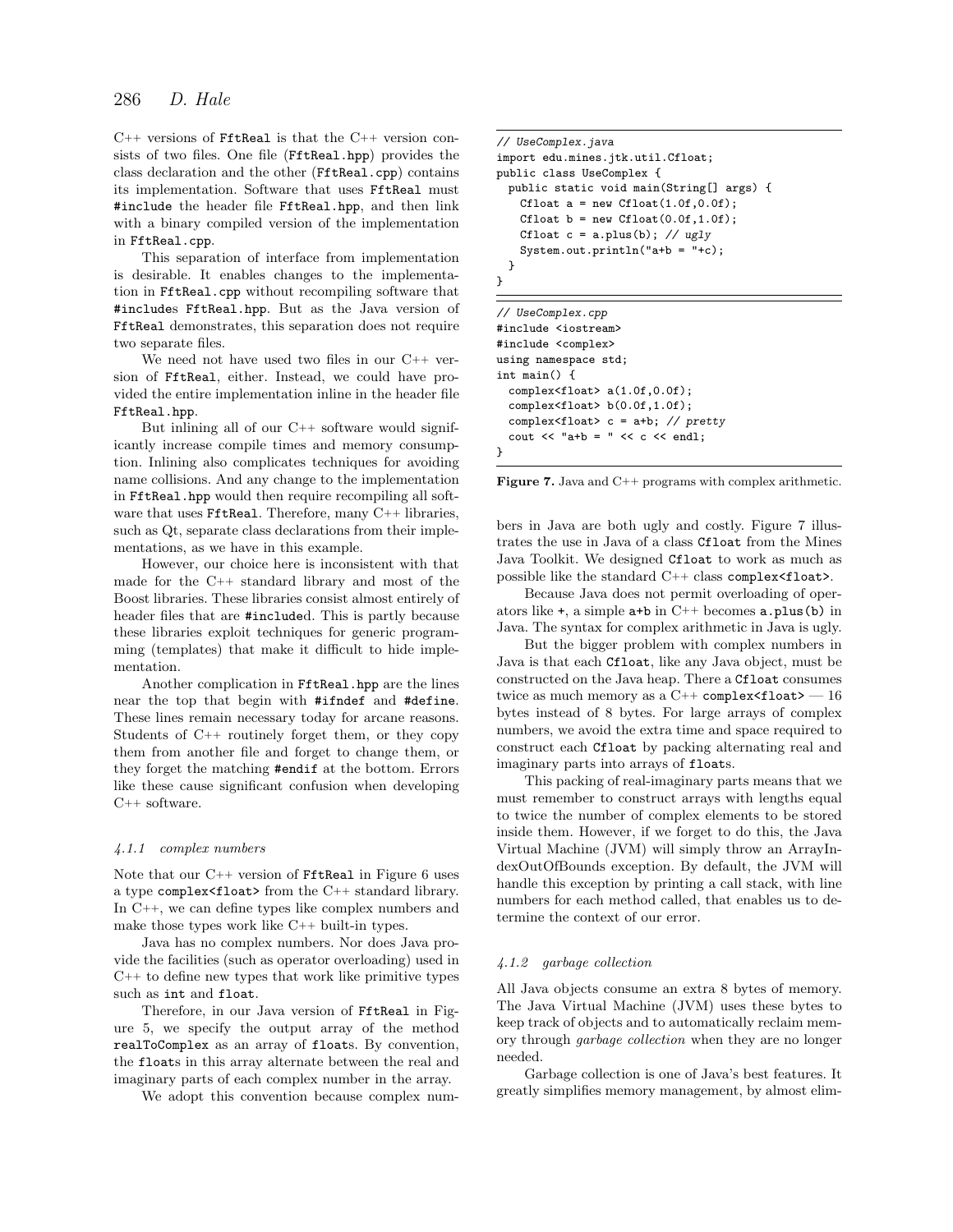inating a whole class of errors familiar to C++ programmers, such as memory leaks and dangling pointers.

When we construct a C++ object on the heap with operator new, we obtain a pointer to (address of) that object. If we lose that pointer before calling operator delete, we then *leak* memory that cannot be reclaimed. If we call delete but maintain the pointer, then that pointer is dangling and should not be used. In short, a memory leak is a pointer that we have forgotten, and a dangling pointer is one that we *should have* forgotten.

These pitfalls in managing memory in C++ have led to various attempts to avoid them. Some establish conventions like "any object A that news another object B is responsible for deleteing object B." Rules like this are simple, but overly restrictive and not enforceable.

Reference counting, as in boost:: shared\_ptr, provides a more automatic method for memory management. But reference counting can be costly in both extra time and memory consumed, and it suffers from the problem of reference cycles.

Many have advocated the addition of garbage collection to C++; and Microsoft has in fact done this in their language  $C++/CLI$ , which they describe as an evolution of  $C++$ .  $C++/CLI$  may be a fine language, but it is not C++.

Garbage collection has always been a part of the Java language. In Java, we new objects but cannot delete them. The JVM will reclaim their memory automatically, when they are no reachable.

Being reachable is not the same as being referenced. Two Java objects may reference each other cyclically but still be garbage if they cannot be reached (accessed) by any thread running in the JVM.

Figure 8 shows Java and C++ classes for which automatic garbage collection is especially useful. A tetrahedral mesh is a collection of space-filling, nonoverlapping tetrahedra, here represented by a compact data structure. With each tetrahedron (Tet), we store references to four neighboring Tets and the four Nodes at its corners.

In C++ these references are pointers to Tets and Nodes that we must frequently new and delete, perhaps as we interactively modify a TetMesh. Knowing when to new a Tet is easy. Knowing when to delete a Tet is more difficult.

Is the Tet in question referenced by another Tet? If so, then perhaps we should not delete it, because that might create a dangling pointer. But what if we plan to also delete that other Tet? Then we might want to delete both of them; forgetting to do so might create a memory leak.

Here, reference counting is not an option, because that would add significant overhead in both time and memory, and because circular references are abundant in a TetMesh.

In Java, we simply new Tets as we need them, and

```
// TetMesh.java
public class TetMesh {
  public static class Node {
   private float x,y,z;
   private Tet t;
  }
  public static class Tet {
   private Node na,nb,nc,nd;
   private Tet ta,tb,tc,td;
 }
}
```

| // TetMesh.hpp        |
|-----------------------|
| class TetMesh {       |
| public:               |
| class Tet;            |
| class Node f          |
| float $x, y, z;$      |
| Tet $*t$ ;            |
| }:                    |
| class Tet f           |
| Node *na,*nb,*nc,*nd; |
| Tet *ta,*tb,*tc,*td;  |
| }:                    |
|                       |

Figure 8. Parts of Java and C++ classes that represent an unstructured tetrahedral mesh. A TetMesh is a quadrupallylinked list of Tets. Each Tet has references to four Nodes and four neighboring Tets. Each Node has a reference to one of the Tets that references it. In C++, the references are pointers.

the JVM automatically frees memory allocated for Tets when they become unreachable garbage.

I have successfully implemented TetMesh in both Java and C++. The C++ version is almost exactly the same as the Java version, except for the added complexity of managing memory. Memory management in  $C_{++}$  is almost always feasible, at the cost of significantly increasing software complexity.

### 4.2 Performance

Years ago, I would implement inner loops of numerical software in C and then wrap those loops in Java using the Java Native Interface (JNI).

This 90% Pure Java strategy worked well. I wrote computational kernels for which Java was slow in C, and everything else, especially anything object-oriented, in Java. This strategy worked best for applications in which most of the time was spent in that small amount of code written in C.

Today, the difference between Java and C++ (or C) performance is less significant. In some cases, Java is faster. Today, I tend to use JNI only for wrapping huge software packages such as OpenGL and LAPACK, for which only C or FORTRAN interfaces are available.

Figure 9 shows typical benchmark results for four kernels of digital signal processing (DSP). Shown here